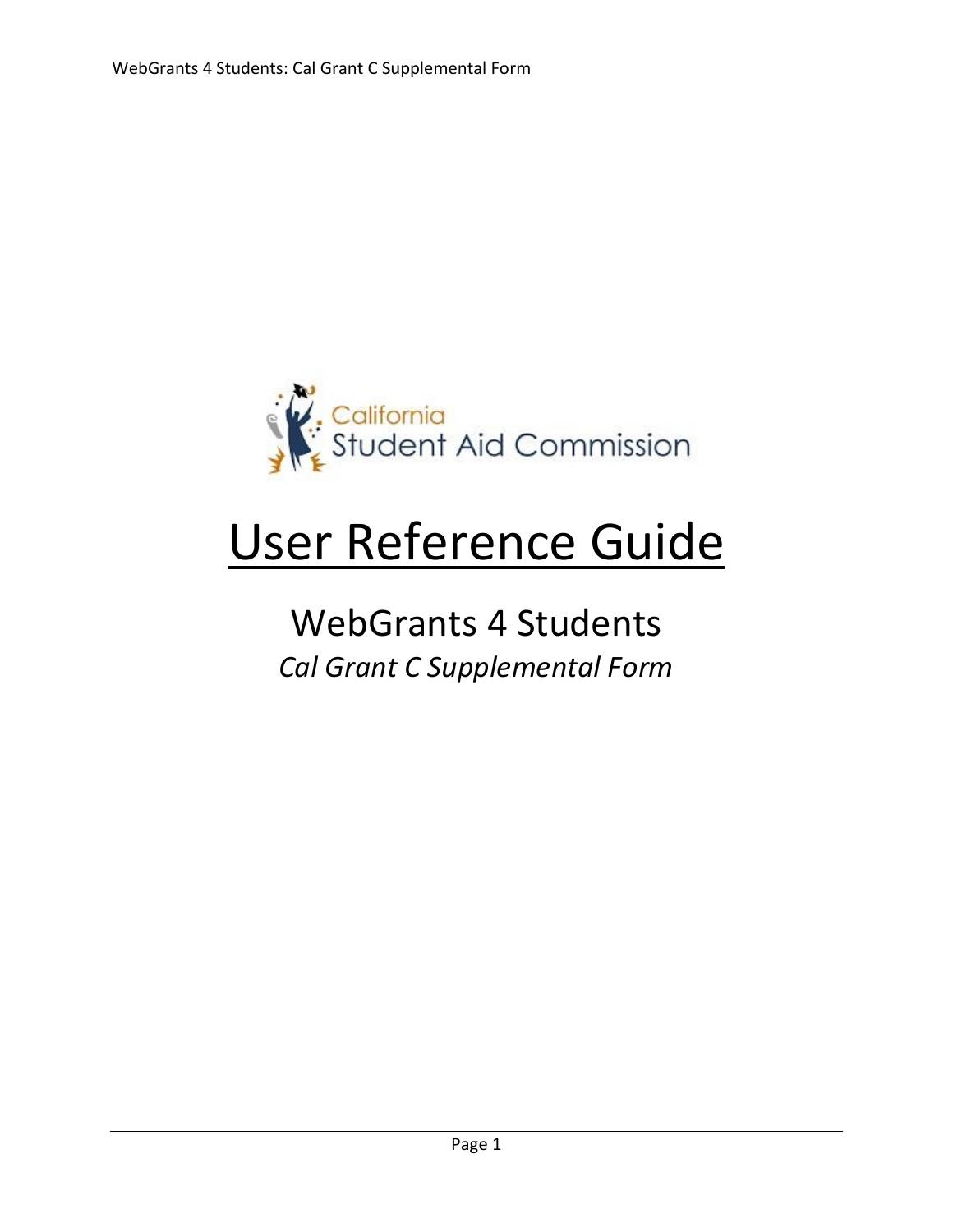# **Table of Contents**

| $1 \quad$ |  |
|-----------|--|
|           |  |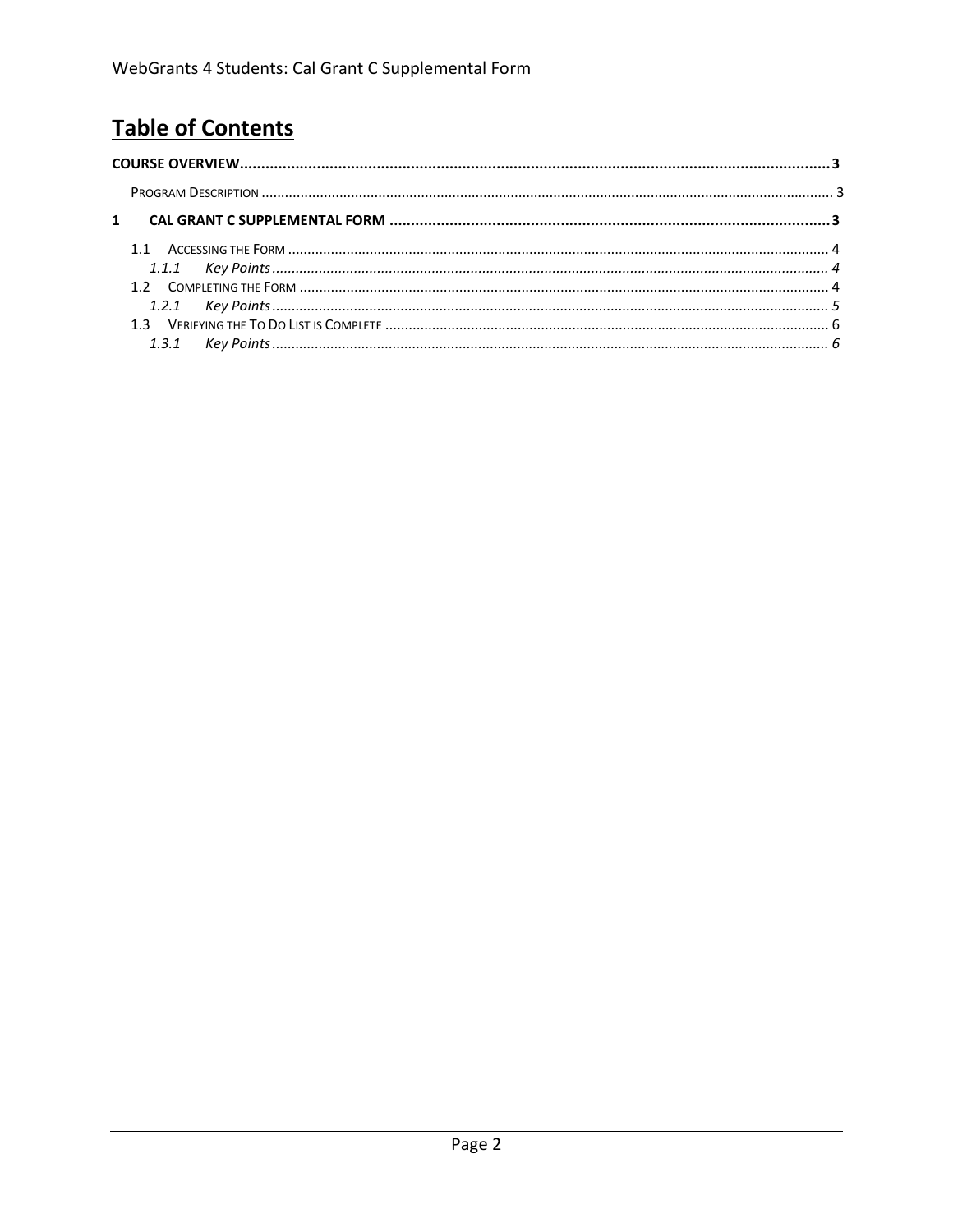# <span id="page-2-0"></span>**COURSE OVERVIEW**

## <span id="page-2-1"></span>**Program Description**

#### **Cal Grant C**

#### **For students who are pursuing an Occupational or Technical Program**

The Cal Grant C program provides FREE MONEY to students pursuing an occupational or technical program.

#### **How to apply**

- Complete a Free Application for Federal Student Aid (FAFSA) online at **<https://fafsa.ed.gov/>** or the California Dream Act Application at **<https://dream.csac.ca.gov/>** by the March 2 deadline.
- If the Commission determines that you are eligible for a Cal Grant C, complete the Cal Grant C Supplemental Form and return to the California Student Aid Commission by the requested deadline.
- Use up to \$2,462 for tuition and fees and \$547 for books, tools, and equipment at any Cal Grant eligible private for profit or private nonprofit institution.
- Use up to \$1,094 at any California Community College\* \*Students with dependent children (children under the age of 18 to whom the student provides 50% or more support to) may be eligible for up to \$4,000 at a California Community College.

#### **Cal Grant C: (7,761 awards offered during the March 2nd deadline)**

- For low to middle income students
- No GPA requirement
- For Occupational or Technical training programs of least 4 months in length
- Offers an award amount to assist with tuition and fees, also includes an additional annual book and supplies amount

# **1 CAL GRANT C SUPPLEMENTAL FORM**

In this course the student will learn how to navigate WebGrants for Students to access and complete the Cal Grant C Supplemental Form. \*\*IMPORTANT\*\* Once a student is notified of their Cal Grant C Supplemental 'To-Do' item, it is important for the student to complete it before September 2<sup>nd</sup> to maximize their eligibility.

Lesson Objectives:

• The student will learn how to access and complete the Cal Grant C Supplemental Form.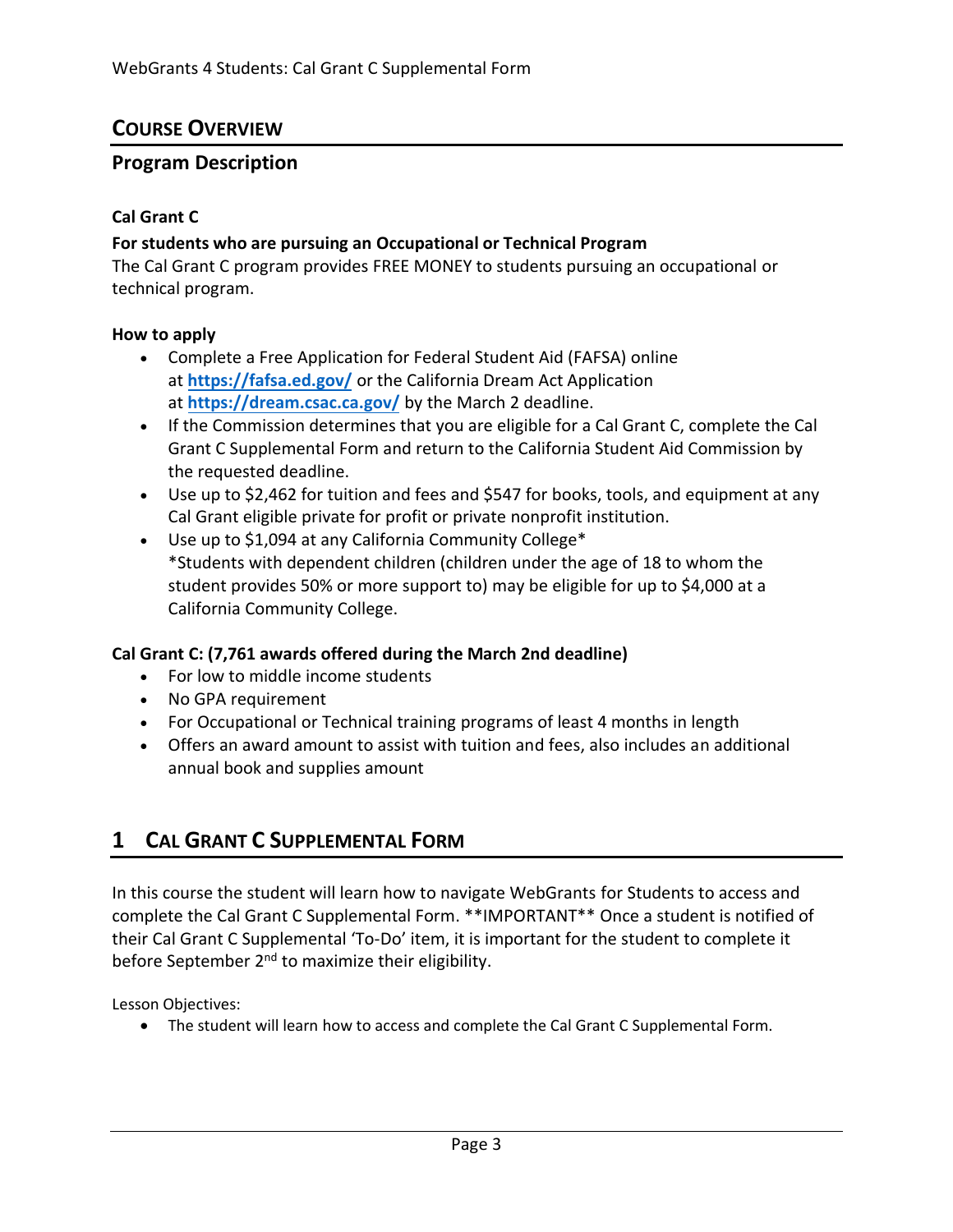# **1.1 Accessing the Form**



# (Figure 1 – WebGrants 4 Students)

| Step | Description                                                         | Action           |
|------|---------------------------------------------------------------------|------------------|
|      | 1. When a student logs into their 'WebGrants 4 Students' account    | Scroll down to   |
|      | they should scroll down to the Cal Grant Panel (Figure 1).          | Cal Grants panel |
|      | 2. Within the 'Award Status' Card there should be a 'To Do' button. | Click 'To Do'    |
|      | The student needs to click the 'To Do' button.                      | button           |

#### <span id="page-3-0"></span>**1.1.1 Key Points**

• Click the 'To Do' button under 'Award Status' in the Cal Grant Panel.

# **1.2 Completing the Form**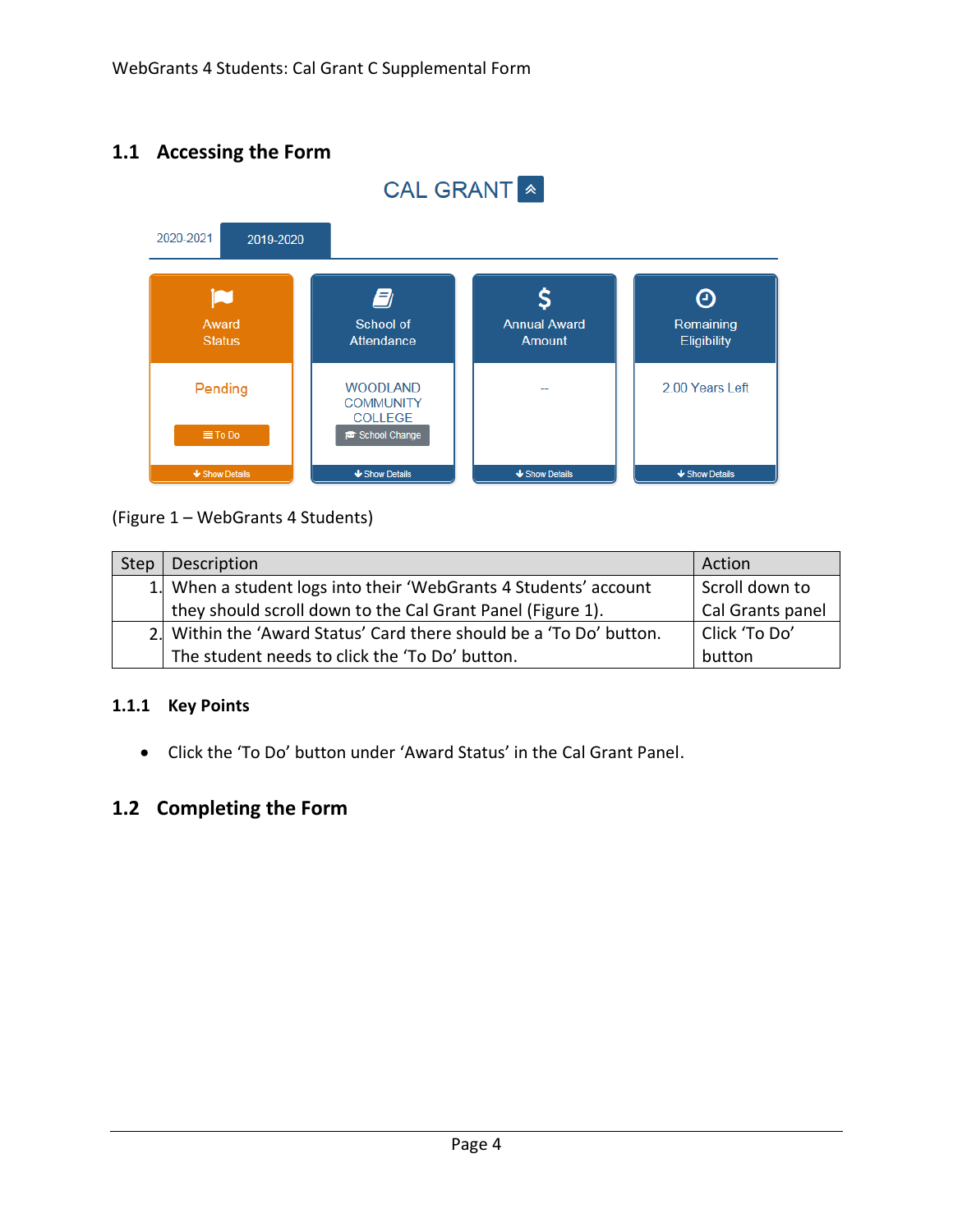| <b>FILE - FAFSA</b>                                                                                                                                                                                                                                                                                                 | <b>COMPLETED</b>                                                                                                                                                                                                                                                                                                 |  |
|---------------------------------------------------------------------------------------------------------------------------------------------------------------------------------------------------------------------------------------------------------------------------------------------------------------------|------------------------------------------------------------------------------------------------------------------------------------------------------------------------------------------------------------------------------------------------------------------------------------------------------------------|--|
| Name of School you will attend in 2019-2020 academic year                                                                                                                                                                                                                                                           | Please select one                                                                                                                                                                                                                                                                                                |  |
| Occupational Goal                                                                                                                                                                                                                                                                                                   | Please select one<br>◡                                                                                                                                                                                                                                                                                           |  |
| How many months of work history do you have in a paid, unpaid or<br>voluntary position in any field?                                                                                                                                                                                                                | ◡<br>Please select one                                                                                                                                                                                                                                                                                           |  |
| What is the total number of Occupational/Technical courses you<br>have completed for academic credit? @                                                                                                                                                                                                             | $\checkmark$<br>Please select one                                                                                                                                                                                                                                                                                |  |
| At the time you submit your FAFSA or CA Dream Act application,<br>were you continuously unemployed for 6 months or more?                                                                                                                                                                                            | O Yes<br>$\bigcirc$ No                                                                                                                                                                                                                                                                                           |  |
| ○ I plan to be enrolled in an occupational, technical or certification program in 2019-2020 academic year.<br>O I DO NOT plan on being enrolled in occupational, technical or certification program in 2019-2020 academic year.<br>(By Selecting this option, you are indicating that you are declining this grant) |                                                                                                                                                                                                                                                                                                                  |  |
| program.                                                                                                                                                                                                                                                                                                            | □ I declare under penalty of perjury, under the laws of the State of California that all statements contained in this form are true and correct, with full<br>knowledge that all statements are subject to review. Any false or dishonest answer to any question may be grounds for denial to participate in the |  |
|                                                                                                                                                                                                                                                                                                                     | Submit                                                                                                                                                                                                                                                                                                           |  |

(Figure 2 – WebGrants 4 Students)

| Step | Description                                                          | Action       |
|------|----------------------------------------------------------------------|--------------|
| 1.   | After clicking the 'To Do' button the Form will appear (Figure 2) in | Complete,    |
|      | a modal (pop-up) window. The student needs to complete,              | certify, and |
|      | certify and submit this form.                                        | submit form  |
| 2.   | Note: This form is used to score the student for priority            | 'NA'         |
|      | consideration of the Cal Grant C. When a student selects a           |              |
|      | high need occupational goal, indicates they have                     |              |
|      | experience/coursework, and indicates that they have been             |              |
|      | unemployed for 6 or more months, then they will receive a            |              |
|      | higher score.                                                        |              |

## <span id="page-4-0"></span>**1.2.1 Key Points**

• Complete, certify, and submit the form.